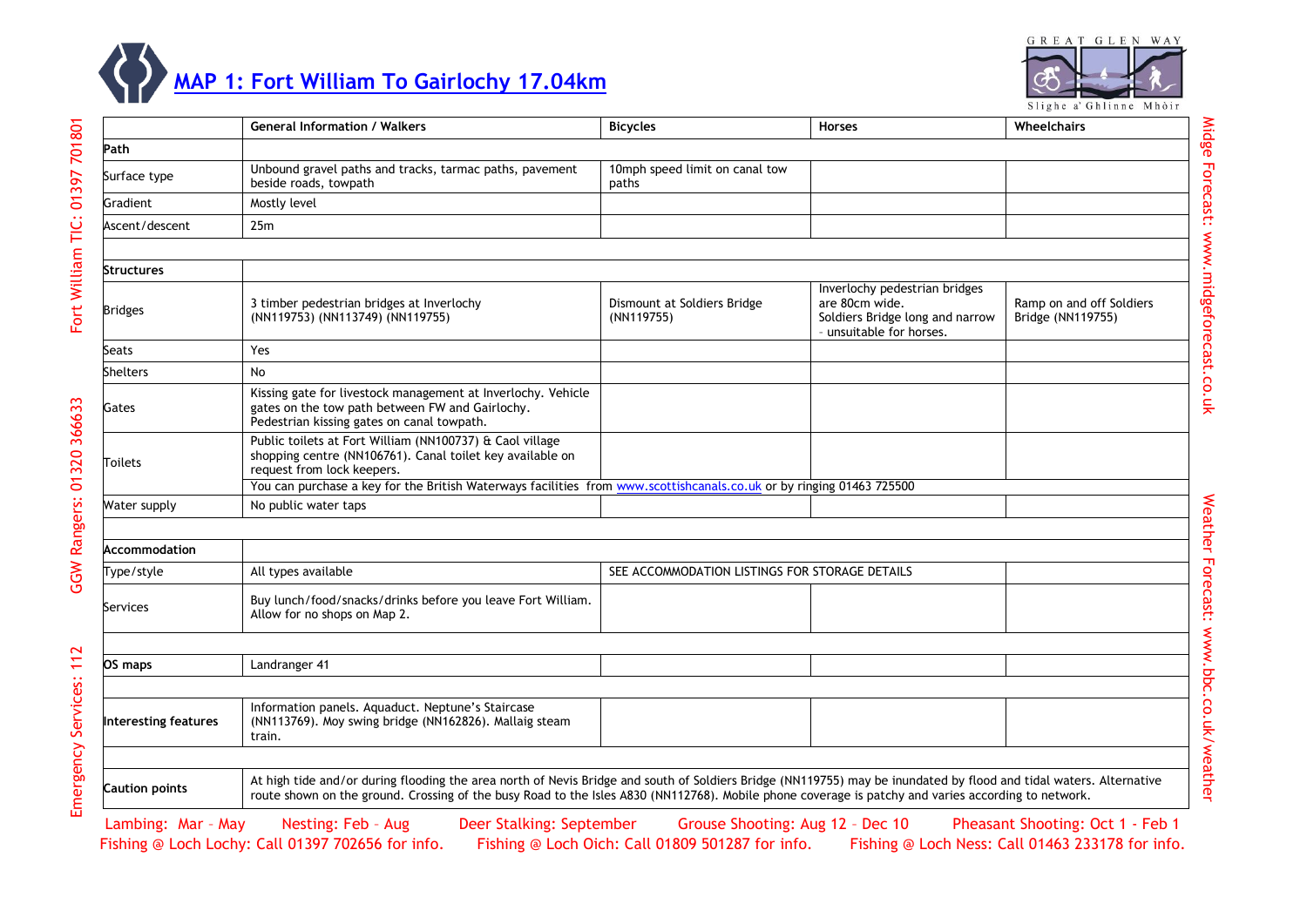



|                       | <b>General Information / Walkers</b>                                                                                                                                                                                            | <b>Bicycles</b>                                    | <b>Horses</b>                                                                                                                                                                                                                                           | <b>Wheelchairs</b>                                                                     |
|-----------------------|---------------------------------------------------------------------------------------------------------------------------------------------------------------------------------------------------------------------------------|----------------------------------------------------|---------------------------------------------------------------------------------------------------------------------------------------------------------------------------------------------------------------------------------------------------------|----------------------------------------------------------------------------------------|
| Path                  |                                                                                                                                                                                                                                 |                                                    |                                                                                                                                                                                                                                                         |                                                                                        |
| Surface type          | Unbound gravel paths and tracks, tarmac paths.<br>Forest roads and some minor road walking on B8005<br>(NN117844)                                                                                                               | 15mph speed limit on forest<br>roads               | Do not use the lock gates<br>for crossing the canal                                                                                                                                                                                                     | Decent from B8005<br>(NN179846) may require<br>assistance.<br>Beach at Loch Lochyside. |
| Gradient              | Mostly level                                                                                                                                                                                                                    |                                                    |                                                                                                                                                                                                                                                         |                                                                                        |
| Ascent/descent        | 150 <sub>m</sub>                                                                                                                                                                                                                |                                                    |                                                                                                                                                                                                                                                         |                                                                                        |
|                       |                                                                                                                                                                                                                                 |                                                    |                                                                                                                                                                                                                                                         |                                                                                        |
| Structures            |                                                                                                                                                                                                                                 |                                                    |                                                                                                                                                                                                                                                         |                                                                                        |
| <b>Bridges</b>        | On forest roads and minor roads. Timber bridges on<br>the Loch Lochy shore path are narrow with anti-slip<br>decking.                                                                                                           | Dismount for crossing the lock<br>gates (NN285963) | Do not use the lock gates.<br>Use the Invergarry Link<br>(NN282964) which will bring<br>you to the A82 just north of<br>Laggan Swing Bridge for<br>crossing the canal.<br>When at narrow bridges,<br>either ford the burn or find<br>alternative route. |                                                                                        |
| Seats                 | Yes                                                                                                                                                                                                                             |                                                    |                                                                                                                                                                                                                                                         |                                                                                        |
| <b>Shelters</b>       |                                                                                                                                                                                                                                 |                                                    |                                                                                                                                                                                                                                                         |                                                                                        |
| Gates                 | Forestry Commission vehicle gates locked. However<br>all have pedestrian access adjacent.                                                                                                                                       |                                                    |                                                                                                                                                                                                                                                         |                                                                                        |
| <b>Toilets</b>        | Toilet key available on request from lock keepers.<br>You can purchase a key for the British Waterways facilities from www.scottishcanals.co.uk or by ringing 01463 725500                                                      |                                                    |                                                                                                                                                                                                                                                         |                                                                                        |
| Water supply          | No public water taps                                                                                                                                                                                                            |                                                    |                                                                                                                                                                                                                                                         |                                                                                        |
|                       |                                                                                                                                                                                                                                 |                                                    |                                                                                                                                                                                                                                                         |                                                                                        |
| <b>Accommodation</b>  |                                                                                                                                                                                                                                 |                                                    |                                                                                                                                                                                                                                                         |                                                                                        |
| Type/style            | All types available                                                                                                                                                                                                             | SEE ACCOMMODATION LISTINGS FOR STORAGE DETAILS     |                                                                                                                                                                                                                                                         |                                                                                        |
| Services              | Purchase food supplies from Spean Bridge or ask your<br>B&B for a lunch pack if available (see Accomm.<br>Listings)                                                                                                             |                                                    |                                                                                                                                                                                                                                                         |                                                                                        |
| OS maps               | Landranger 41 & Landranger 34                                                                                                                                                                                                   |                                                    |                                                                                                                                                                                                                                                         |                                                                                        |
|                       |                                                                                                                                                                                                                                 |                                                    |                                                                                                                                                                                                                                                         |                                                                                        |
| Interesting features  | Information panels. Clan Cameron Museum (NN175877) & Chia-aig Falls (NN175870) in a 5mile circuit off the route. Clunes Forest School<br>(NN202886) open on Mondays with the Great Glen Way Rangers.                            |                                                    |                                                                                                                                                                                                                                                         |                                                                                        |
| <b>Caution points</b> | Take due care on the minor roads with blind corners and blind summits. Take care crossing the B8005 at Gairlochy (NN117844) and Loch Lochy side<br>(NN299981). Mobile phone coverage is patchy and varies according to network. |                                                    |                                                                                                                                                                                                                                                         |                                                                                        |

Lambing: Mar - May Nesting: Feb - Aug Deer Stalking: September Grouse Shooting: Aug 12 - Dec 10 Pheasant Shooting: Oct 1 - Feb 1<br>Fishing @ Loch Lochy: Call 01397 702656 for info. Fishing @ Loch Oich: Call 01809 501287 for Fishing @ Loch Lochy: Call 01397 702656 for info.

Midge Forecast: www.midgeforecast.co.uk

Midge Forecast: www.midgeforecast.co.uk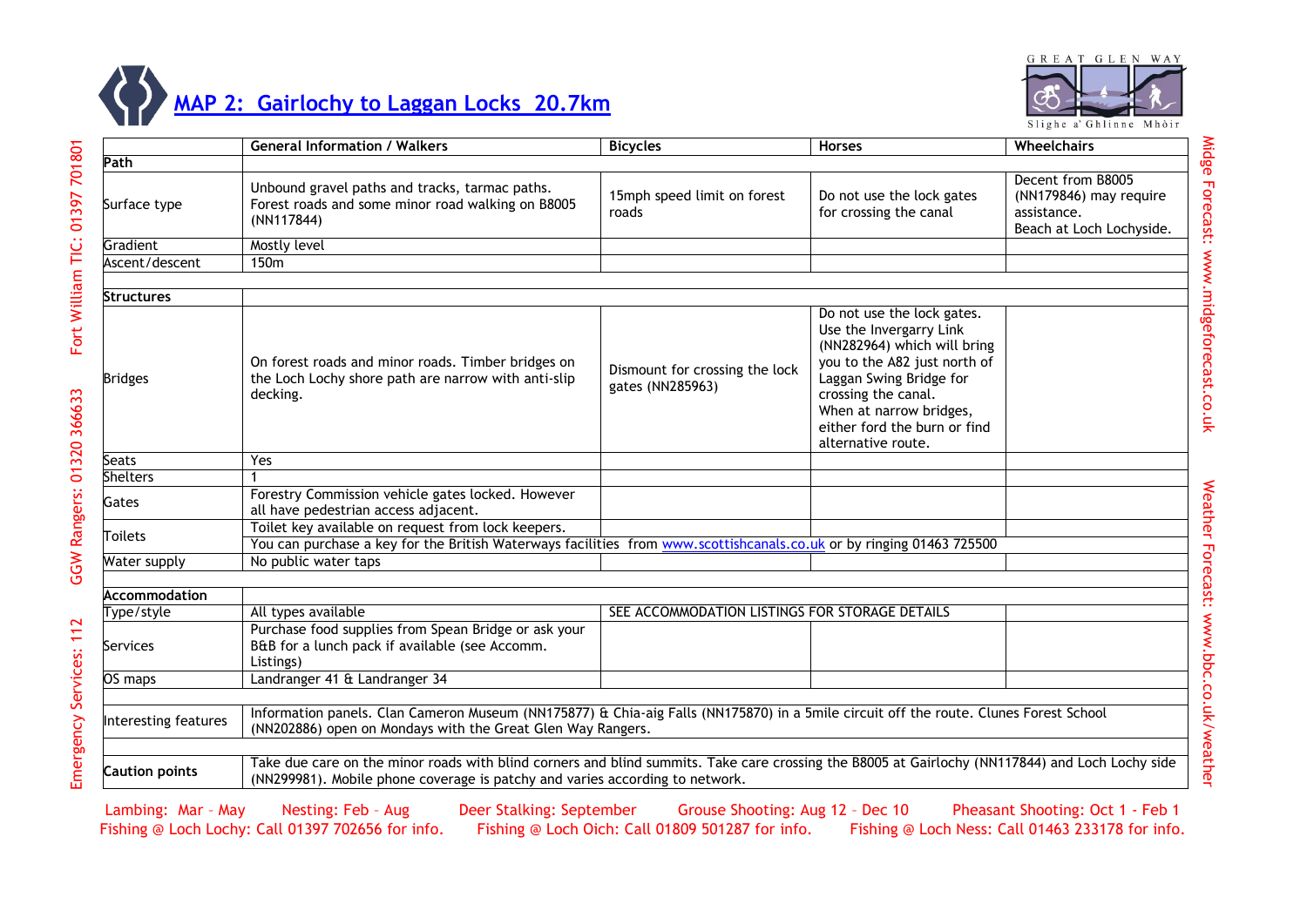

## **MAP 3: Laggan Locks [to Fort Augustus 19.5km](http://www.outdoorhighlands.co.uk/wp-content/uploads/2014/01/Map-3.pdf)**

|                       | <b>General Information / Walkers</b>                                                                                                                                                                                                   | <b>Bicycles</b>                                | <b>Horses</b>                                                                                                                 | Wheelchairs                                                                                             |
|-----------------------|----------------------------------------------------------------------------------------------------------------------------------------------------------------------------------------------------------------------------------------|------------------------------------------------|-------------------------------------------------------------------------------------------------------------------------------|---------------------------------------------------------------------------------------------------------|
| Path                  |                                                                                                                                                                                                                                        |                                                |                                                                                                                               |                                                                                                         |
| Surface type          | Unbound gravel paths and tracks, forest roads and<br>some minor road walking on Balmaglaster Road. Canal<br>towpath and grassy farm track which can be muddy<br>and wet.                                                               | 15mph speed limit on forest<br>roads           | No access over canal, keep<br>to north side and use the<br>weir (NH337033) between<br>Aberchalder and Cullochy<br>lock gates. | Beach gravel at top of<br>loch Oich (NH338035) may<br>be difficult to move<br>in/wheel in.              |
| Gradient              | Mostly level                                                                                                                                                                                                                           |                                                |                                                                                                                               |                                                                                                         |
| Ascent/descent        | 50 <sub>m</sub>                                                                                                                                                                                                                        |                                                |                                                                                                                               |                                                                                                         |
| Other                 | Invergarry link (NN282964) allows the route from<br>South Laggan to Aberchalder Swing Bridge<br>(NH338035), through the forest including Invergarry<br>village                                                                         |                                                | Recommended route is the<br>Invergarry Link (NN282964).                                                                       | Not recommended for the<br>Invergarry link.                                                             |
| Structures            |                                                                                                                                                                                                                                        |                                                |                                                                                                                               |                                                                                                         |
| <b>Bridges</b>        | On forest roads and minor roads. Timber bridges on<br>the Loch Oich side with anti-slip decking (NH320006)<br>(NH321007).                                                                                                              | Dismount for crossing the lock<br>gates        | Do not use the lock gates -<br>Keep to north side of canal<br>tow path between<br>Aberchalder and Fort<br>Augustus.           | GGW not suitable<br>between Aberchalder<br>Swing Bridge to old rail<br>bridge on Aberchalder<br>estate. |
|                       |                                                                                                                                                                                                                                        |                                                | GGW not suitable for horses and wheelchairs at the old<br>Rail bridge Aberchalder Estate. Use the farm track.                 |                                                                                                         |
| Seats                 | Yes                                                                                                                                                                                                                                    |                                                |                                                                                                                               |                                                                                                         |
| <b>Shelters</b>       | <b>No</b>                                                                                                                                                                                                                              |                                                |                                                                                                                               |                                                                                                         |
| Gates                 | Forestry Commission vehicle gates locked, however all have pedestrian access adjacent. Self-closing gate at boundary of Aberchalder estate and<br>FCS land (NN315999).                                                                 |                                                |                                                                                                                               |                                                                                                         |
| Toilets               | Toilet key available on request from lock keepers.                                                                                                                                                                                     |                                                |                                                                                                                               |                                                                                                         |
|                       | You can purchase a key for the British Waterways facilities from www.scottishcanals.co.uk or by ringing 01463 725500                                                                                                                   |                                                |                                                                                                                               |                                                                                                         |
| Water supply          | No public water taps                                                                                                                                                                                                                   |                                                |                                                                                                                               |                                                                                                         |
| <b>Accommodation</b>  |                                                                                                                                                                                                                                        |                                                |                                                                                                                               |                                                                                                         |
| Type/style            | All types available                                                                                                                                                                                                                    | SEE ACCOMMODATION LISTINGS FOR STORAGE DETAILS |                                                                                                                               |                                                                                                         |
| Services              | Purchase food supplies from Spean Bridge or ask your<br>B&B for a lunch pack if available - see Accomm<br>Listings.<br>Shop at Well of 7 Heads (NN305991).                                                                             |                                                |                                                                                                                               |                                                                                                         |
| OS maps               | Landranger 34                                                                                                                                                                                                                          |                                                |                                                                                                                               |                                                                                                         |
| Interesting features  | Information panels. Old Invergarry Castle (NH314006). Wade Military Road. Well of the Seven Heads (NN305991).                                                                                                                          |                                                |                                                                                                                               |                                                                                                         |
| <b>Caution points</b> | Take due care crossing the A82 at Laggan Swing Bridge (NN299983) and again the A82 at Aberchalder Swing Bridge (NH338035). Livestock may be in<br>Aberchalder Estate. Mobile phone coverage is patchy and varies according to network. |                                                |                                                                                                                               |                                                                                                         |
| Lambing: Mar - May    | Nesting: Feb - Aug.<br>Deer Stalking: September                                                                                                                                                                                        | <b>Grouse Shooting: Aug 12 - Dec 10</b>        |                                                                                                                               | Pheasant Shooting: Oct 1 - Feb 1                                                                        |

Weather Forecast: www.bbc.co.uk/weather Weather Forecast: www.bbc.co.uk/weather

Fort Augustus TIC: 01320 366367 Emergency Services: 112 GGW Rangers: 01320 366633 Fort Augustus TIC: 01320 366367

GGW Rangers: 01320 366633

Lambing: Mar – May Nesting: Feb – Aug Deer Stalking: September Grouse Shooting: Aug 12 – Dec 10 Pheasant Shooting: Oct 1 - Feb 1 Fishing @ Loch Lochy: Call 01397 702656 for info. Fishing @ Loch Oich: Call 01809 501287 for info. Fishing @ Loch Ness: Call 01463 233178 for info.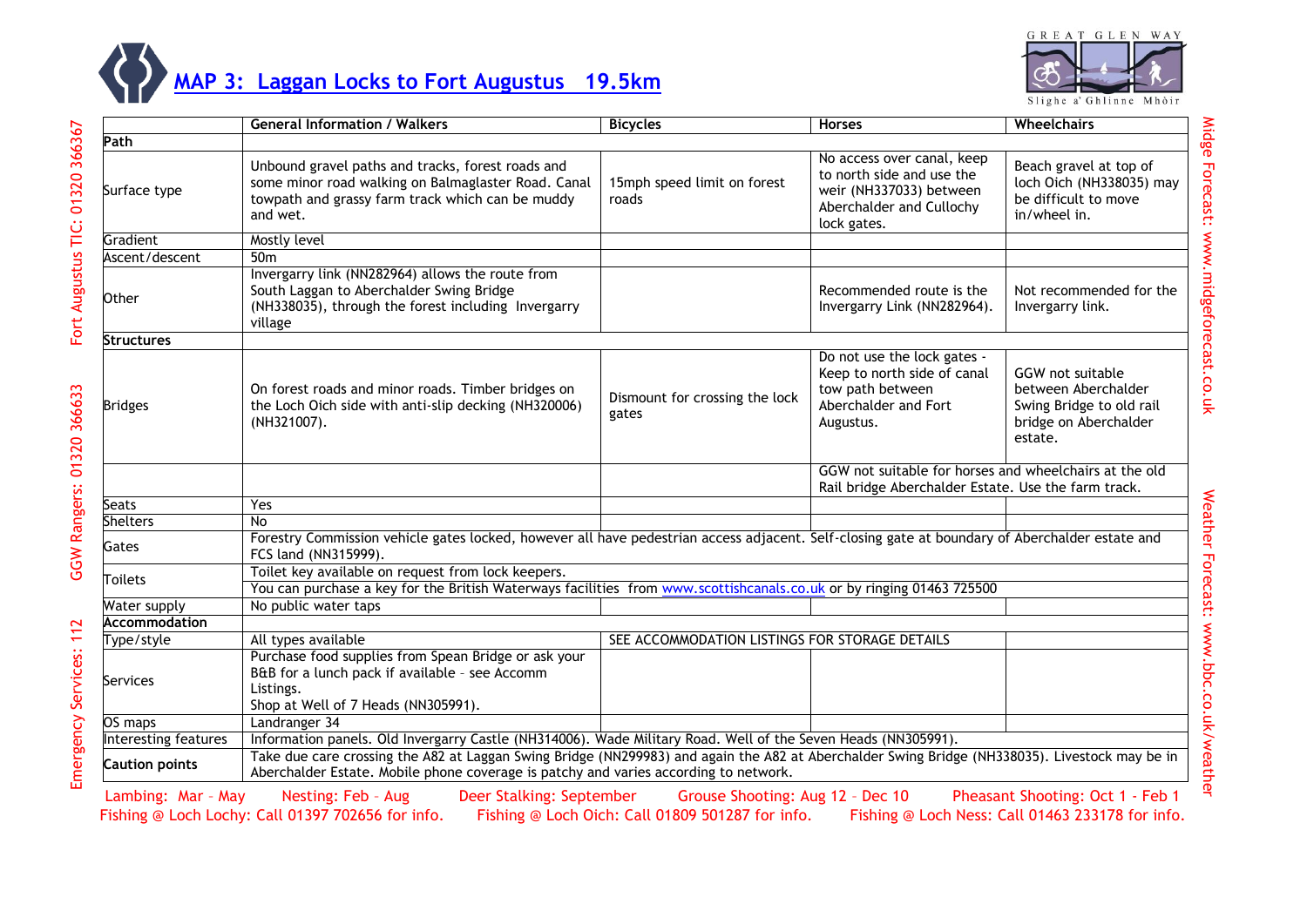



Slighe a' Ghlinne Mhòir

|                       | <b>General Information / Walkers</b>                                                                                                                                                                                              | <b>Bicycles</b>                                                                          | <b>Horses</b>                                                                                                     | Wheelchairs                                                                                                                                                                                              |
|-----------------------|-----------------------------------------------------------------------------------------------------------------------------------------------------------------------------------------------------------------------------------|------------------------------------------------------------------------------------------|-------------------------------------------------------------------------------------------------------------------|----------------------------------------------------------------------------------------------------------------------------------------------------------------------------------------------------------|
| Path                  |                                                                                                                                                                                                                                   |                                                                                          |                                                                                                                   |                                                                                                                                                                                                          |
| Surface type          | Unbound gravel paths and tracks, forest roads and<br>some minor road walking. Tarmac roadside path in<br>villages.                                                                                                                | 15mph speed limit on forest<br>roads                                                     | Roadside walking at<br>Invermoriston for short<br>section of route 200m along<br>A82 in 40mph area<br>(NH419164). | Steep rise on tarmac<br>footpath out of Fort<br>Augustus (NH379094).<br>Steep rise up to forest<br>road at Inchnacardoch<br>(NH380101).                                                                  |
| Gradient              | Undulating with one steep climb                                                                                                                                                                                                   |                                                                                          |                                                                                                                   |                                                                                                                                                                                                          |
| Ascent/descent        | 500m                                                                                                                                                                                                                              |                                                                                          |                                                                                                                   | At Invermoriston end of<br>the forest track, continue<br>on the track for 1 mile<br>and turn onto Dalcataig<br>Road.<br>Very steep rise from<br>Invermoriston on the<br>Achnaconeran road<br>(NH419168). |
| Other                 |                                                                                                                                                                                                                                   |                                                                                          |                                                                                                                   | Start at Allt na Criche to<br>miss the 2 steep sections<br>noted above.                                                                                                                                  |
| <b>Structures</b>     |                                                                                                                                                                                                                                   |                                                                                          |                                                                                                                   |                                                                                                                                                                                                          |
| <b>Bridges</b>        | On forest roads and minor roads without rails                                                                                                                                                                                     | Steep ascent/descent on the<br>Achnaconeran Road<br>(NH419168), dismount<br>recommended. | Narrow wooden bridge at<br>Inchnacardoch, Ford<br>nearby.                                                         |                                                                                                                                                                                                          |
| Seats                 | Yes                                                                                                                                                                                                                               |                                                                                          |                                                                                                                   |                                                                                                                                                                                                          |
| <b>Shelters</b>       | $\overline{N}$                                                                                                                                                                                                                    |                                                                                          |                                                                                                                   |                                                                                                                                                                                                          |
| Gates                 | Forestry Commission vehicle gates locked, however all have pedestrian access adjacent.                                                                                                                                            |                                                                                          |                                                                                                                   |                                                                                                                                                                                                          |
| Toilets               | Public toilets available in Fort Augustus (NH378093) and at Millennium Hall in Invermoriston (NH420166).                                                                                                                          |                                                                                          |                                                                                                                   |                                                                                                                                                                                                          |
| Water supply          | Public water taps available as above.                                                                                                                                                                                             |                                                                                          |                                                                                                                   |                                                                                                                                                                                                          |
| Accommodation         |                                                                                                                                                                                                                                   |                                                                                          |                                                                                                                   |                                                                                                                                                                                                          |
| Type/style            | All types available                                                                                                                                                                                                               | SEE ACCOMMODATION LISTINGS FOR STORAGE DETAILS                                           |                                                                                                                   |                                                                                                                                                                                                          |
| Services              | Purchase food supplies from Fort Augustus or ask your B&B for a lunch pack if available. See Accomm. Listings for details. Shop in Invermoriston.                                                                                 |                                                                                          |                                                                                                                   |                                                                                                                                                                                                          |
| OS maps               | Landranger 34                                                                                                                                                                                                                     |                                                                                          |                                                                                                                   |                                                                                                                                                                                                          |
| Interesting features  | Information panels. Big trees. Views along Loch Ness. Cherry Island (NH385102) and the Stone Cave at Altsigh. Thomas Telford's old bridge<br>(NH419165). Stone seat, above Invermoriston on the north side, is a good lunch spot. |                                                                                          |                                                                                                                   |                                                                                                                                                                                                          |
| <b>Caution points</b> | Forest roads may have logging trucks using them. Steep ascent/descent on the Achnaconeran Road (NH419168). Mobile phone coverage is patchy<br>and varies according to network.                                                    |                                                                                          |                                                                                                                   |                                                                                                                                                                                                          |

Lambing: Mar - May Nesting: Feb - Aug Deer Stalking: September Grouse Shooting: Aug 12 - Dec 10 Pheasant Shooting: Oct 1 - Feb 1 Fishing @ Loch Lochy: Call 01397 702656 for info. Fishing @ Loch Oich: Call 01809 501287 for info. Fishing @ Loch Ness: Call 01463 233178 for info.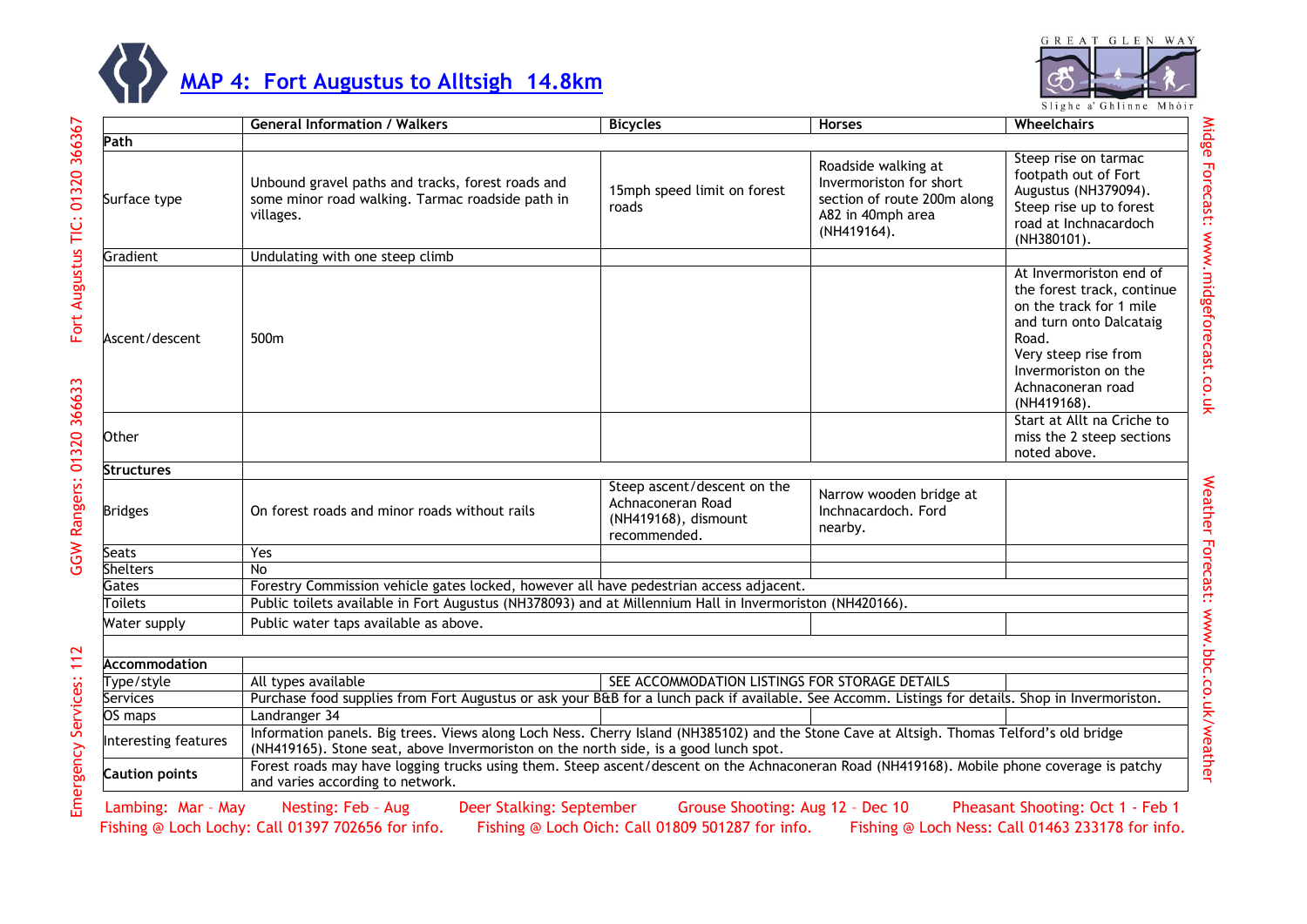



|                       | <b>General Information / Walkers</b>                                                                                                                                                                                                                                            | <b>Bicycles</b>                                                                                       | <b>Horses</b>                                                                                                                    | <b>Wheelchairs</b>                         |  |
|-----------------------|---------------------------------------------------------------------------------------------------------------------------------------------------------------------------------------------------------------------------------------------------------------------------------|-------------------------------------------------------------------------------------------------------|----------------------------------------------------------------------------------------------------------------------------------|--------------------------------------------|--|
| Path                  |                                                                                                                                                                                                                                                                                 |                                                                                                       |                                                                                                                                  |                                            |  |
| Surface type          | Unbound gravel paths and tracks, forest roads and<br>minor road walking. Tarmac roadside paths in<br>villages. Farm track. Shared route in places with<br>residential and business driveways                                                                                    | 15mph speed limit on forest<br>roads                                                                  | Roadside walking on<br>tarmac path from Lewiston<br>to Drumnadrochit<br>(NH512291): route is<br>200m along A82 in 40mph<br>area. | Narrow rocky path on<br>the Alltsigh link. |  |
| Gradient              | Undulating with one steep climb                                                                                                                                                                                                                                                 |                                                                                                       |                                                                                                                                  | Long climb from Altsigh                    |  |
| Ascent/descent        | 300m                                                                                                                                                                                                                                                                            |                                                                                                       |                                                                                                                                  |                                            |  |
| Other                 |                                                                                                                                                                                                                                                                                 | Option to use the minor road<br>to climb the hill if going<br>south from Drumnadrochit<br>(NH511289). | Part of the route on this<br>map is a well-used bridal<br>way for local business.<br>Expect horses riding in<br>groups.          |                                            |  |
| <b>Structures</b>     |                                                                                                                                                                                                                                                                                 |                                                                                                       |                                                                                                                                  |                                            |  |
| <b>Bridges</b>        | On forest roads and minor roads without rails. Anti-<br>slip decking on wooden bridge (NH420172).                                                                                                                                                                               |                                                                                                       |                                                                                                                                  |                                            |  |
| <b>Seats</b>          | Yes (NH455191)                                                                                                                                                                                                                                                                  |                                                                                                       |                                                                                                                                  |                                            |  |
| <b>Shelters</b>       | <b>No</b>                                                                                                                                                                                                                                                                       |                                                                                                       |                                                                                                                                  |                                            |  |
| Gates                 | Forestry Commission vehicle gates locked, however all have pedestrian access adjacent. Horse handles on most gates.                                                                                                                                                             |                                                                                                       |                                                                                                                                  |                                            |  |
| <b>Toilets</b>        | Public toilets available in Drumnadrochit (NH508298)                                                                                                                                                                                                                            |                                                                                                       |                                                                                                                                  |                                            |  |
| Water supply          | Tap in Drumnadrochit near toilets. (NH508298)                                                                                                                                                                                                                                   |                                                                                                       |                                                                                                                                  |                                            |  |
| <b>Accommodation</b>  |                                                                                                                                                                                                                                                                                 |                                                                                                       |                                                                                                                                  |                                            |  |
| Type/style            | All types available                                                                                                                                                                                                                                                             | SEE ACCOMMODATION LISTINGS FOR STORAGE DETAILS                                                        |                                                                                                                                  |                                            |  |
| Services              | Purchase food supplies from Invermoriston or ask your B&B for a lunch pack if available - see Accomm. Listings for details. No shops on this<br>map                                                                                                                             |                                                                                                       |                                                                                                                                  |                                            |  |
| OS maps               | Landranger 34 & Landranger 26                                                                                                                                                                                                                                                   |                                                                                                       |                                                                                                                                  |                                            |  |
| Interesting features  | Information panels. Big trees. Views along Loch Ness. View point above Alltsigh with seating and great views (NH455191). Hill fort at Grotaig.                                                                                                                                  |                                                                                                       |                                                                                                                                  |                                            |  |
|                       |                                                                                                                                                                                                                                                                                 |                                                                                                       |                                                                                                                                  |                                            |  |
| <b>Caution points</b> | Forest roads may have logging trucks using them. Steep ascent/descent between Altsigh and Bunloit Road end (NH511289). Take care on<br>sections that are shared with residential and businesses for driveways. Mobile phone coverage is patchy and varies according to network. |                                                                                                       |                                                                                                                                  |                                            |  |

Lambing: Mar - May Nesting: Feb - Aug Deer Stalking: September Grouse Shooting: Aug 12 - Dec 10 Pheasant Shooting: Oct 1 - Feb 1<br>Fishing @ Loch Lochy: Call 01397 702656 for info. Fishing @ Loch Oich: Call 01809 501287 for Fishing @ Loch Oich: Call 01809 501287 for info. Fishing @ Loch Ness: Call 01463 233178 for info.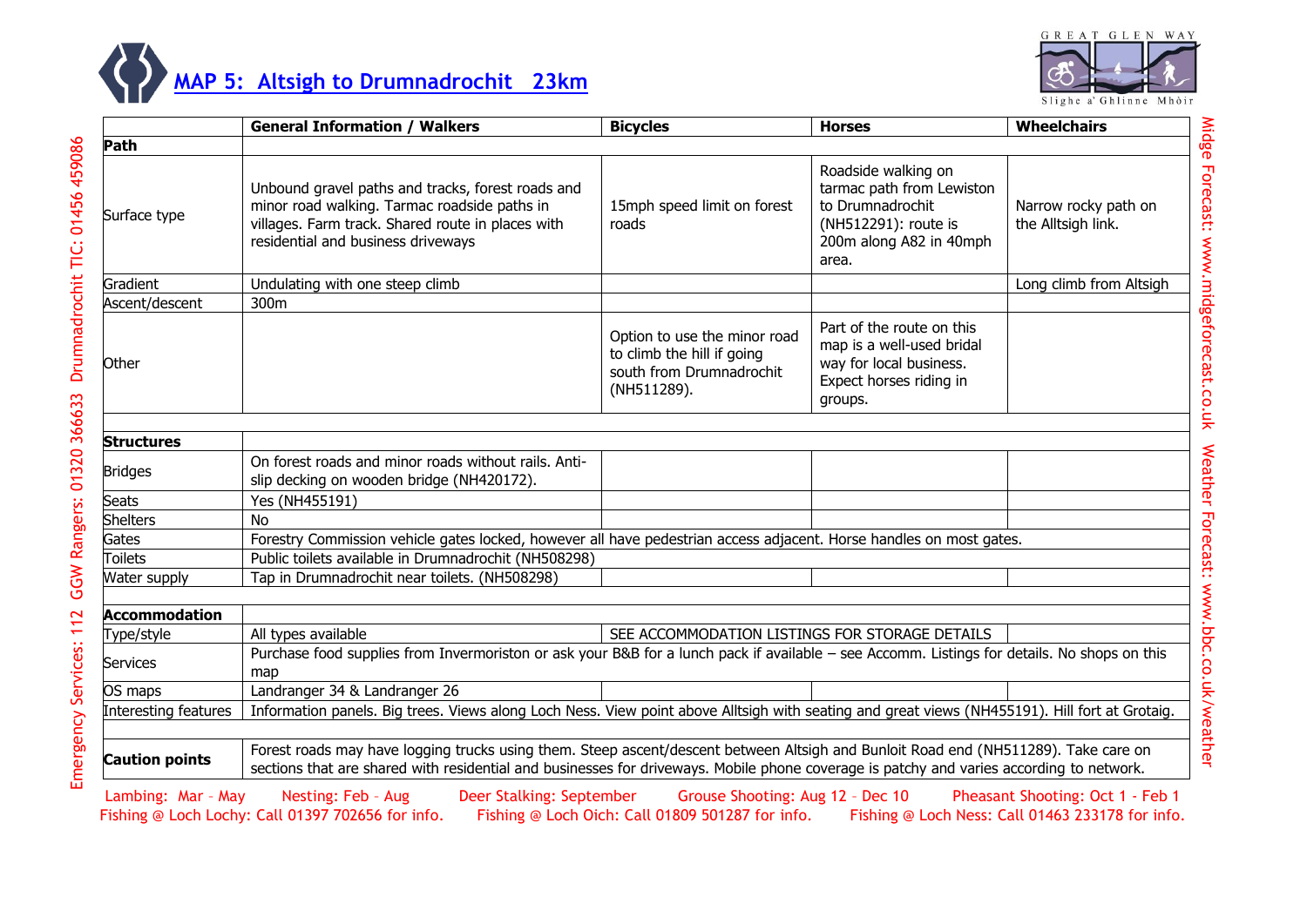



Drumnadrochit TIC: 01456 459086

GGW Rangers: 01320 366633

Emergency Services: 112

|                       | <b>General Information / Walkers</b>                                                                                                                                                                                                       | <b>Bicycles</b>                                                               | <b>Horses</b>                                                                                                                                   | Wheelchairs                                                                                                                               |  |
|-----------------------|--------------------------------------------------------------------------------------------------------------------------------------------------------------------------------------------------------------------------------------------|-------------------------------------------------------------------------------|-------------------------------------------------------------------------------------------------------------------------------------------------|-------------------------------------------------------------------------------------------------------------------------------------------|--|
| Path                  |                                                                                                                                                                                                                                            |                                                                               |                                                                                                                                                 |                                                                                                                                           |  |
| Surface type          | Unbound gravel paths and tracks, forest roads.<br>Tarmac roadside paths in villages. Farm track. Shared<br>route in places with residential and business<br>driveways.                                                                     | 15mph speed limit on forest<br>roads.<br>Steep climb at Tychat<br>(NH531300). | Roadside walking on tarmac<br>path from Drumnadrochit<br>(NH508301) to Tychat<br>(NH529300): route 1km<br>along A82 in 40mph and<br>60mph area. | Steep climb out of<br>Drumnadrochit in several<br>places.                                                                                 |  |
| Gradient              | Mainly climbing and then undulating                                                                                                                                                                                                        |                                                                               |                                                                                                                                                 |                                                                                                                                           |  |
| Ascent/descent        | 340m                                                                                                                                                                                                                                       |                                                                               |                                                                                                                                                 | Not recommended for this<br>section. Going from<br>Abriachan to<br>Drumnadrochit may be an<br>option for an experienced<br>terrain buggy. |  |
| <b>Other</b>          |                                                                                                                                                                                                                                            |                                                                               | Option to use the right of<br>way from Wester Achtuie<br>(NH519314) (Drumbuie<br>Road) to Achpopuli<br>(NH536344).                              |                                                                                                                                           |  |
| <b>Structures</b>     |                                                                                                                                                                                                                                            |                                                                               |                                                                                                                                                 |                                                                                                                                           |  |
| <b>Bridges</b>        | On forest roads and minor roads without rails. Anti-<br>slip decking on wooden bridge.                                                                                                                                                     |                                                                               |                                                                                                                                                 |                                                                                                                                           |  |
| Seats                 | Yes                                                                                                                                                                                                                                        |                                                                               |                                                                                                                                                 |                                                                                                                                           |  |
| <b>Shelters</b>       | No.                                                                                                                                                                                                                                        |                                                                               |                                                                                                                                                 |                                                                                                                                           |  |
| Gates                 | Forestry Commission vehicle gates locked, however all have pedestrian access adjacent. Kissing gates for stock management at farming properties.<br>Diversions at Tychat for lambing.                                                      |                                                                               |                                                                                                                                                 |                                                                                                                                           |  |
| Toilets               | Public toilets available in Drumnadrochit (NH508299) and Abriachan (NH540353)                                                                                                                                                              |                                                                               |                                                                                                                                                 |                                                                                                                                           |  |
| Water supply          | 1 public water tap at Wester Laide (NH540353)                                                                                                                                                                                              |                                                                               |                                                                                                                                                 |                                                                                                                                           |  |
| <b>Accommodation</b>  |                                                                                                                                                                                                                                            |                                                                               |                                                                                                                                                 |                                                                                                                                           |  |
| Type/style            | All types available                                                                                                                                                                                                                        | SEE ACCOMMODATION LISTINGS FOR STORAGE DETAILS                                |                                                                                                                                                 |                                                                                                                                           |  |
| Services              | Purchase food supplies from Drumnadrochit or ask your B&B for a lunch pack if available - see Accomm. Listings for details.<br>No shops on this map after leaving Drumnadrochit.                                                           |                                                                               |                                                                                                                                                 |                                                                                                                                           |  |
| OS maps               | Landranger 26                                                                                                                                                                                                                              |                                                                               |                                                                                                                                                 |                                                                                                                                           |  |
| Interesting features  | Information panels. Views along Loch Ness. Abriachan Woodland Trust. Highest point of route. Remains of logging machinery from Newfies.                                                                                                    |                                                                               |                                                                                                                                                 |                                                                                                                                           |  |
| <b>Caution points</b> | Forest roads may have logging trucks using them. Steep ascent/descent. Take particular care on sections that are shared with residential and<br>businesses for driveways. Mobile phone coverage is patchy and varies according to network. |                                                                               |                                                                                                                                                 |                                                                                                                                           |  |

Lambing: Mar - May Nesting: Feb - Aug Deer Stalking: September Grouse Shooting: Aug 12 - Dec 10 Pheasant Shooting: Oct 1 - Feb 1<br>Fishing @ Loch Lochy: Call 01397 702656 for info. Fishing @ Loch Oich: Call 01809 501287 for Fishing @ Loch Oich: Call 01809 501287 for info.